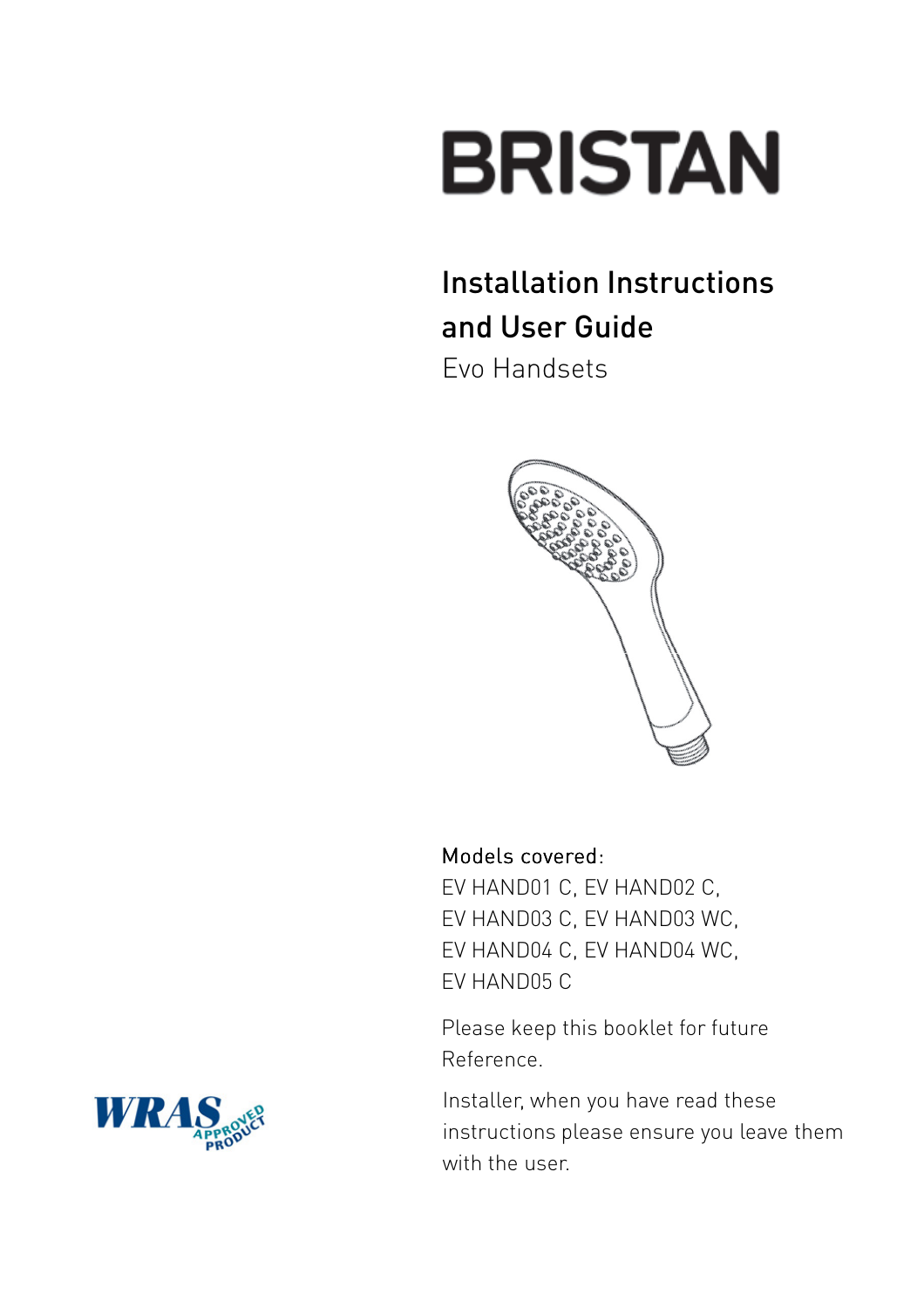## Important Safety Information

Please read these instructions thoroughly and retain for future use.

All products manufactured and supplied by Bristan are safe provided they are installed, used correctly and receive regular maintenance in accordance with these instructions.

- Do not use if the showerhead has been damaged or is blocked.
- Remove all packaging and check the components for damage before starting installation.
- This product must not be modified in any way as this will invalidate the quarantee.

# Installation

#### Flow Regulator

Your Bristan handset has been supplied with an 8 litre per minute flow regulator.

If the handset is fitted in conjunction with an instantaneous water heater (combination boiler) the flow regulator must be fitted.

Firmly push the flow regulator into the threaded end of the handset, smaller diameter first (see opposite).

If fitting the handset in conjunction with a low pressure gravity fed system the flow regulator is not required.

#### Fitting the handset

Place appropriate sealing washer into hose outlet (not supplied).

Holding the handset, screw the conical end of the shower hose (not supplied) clockwise until tight.





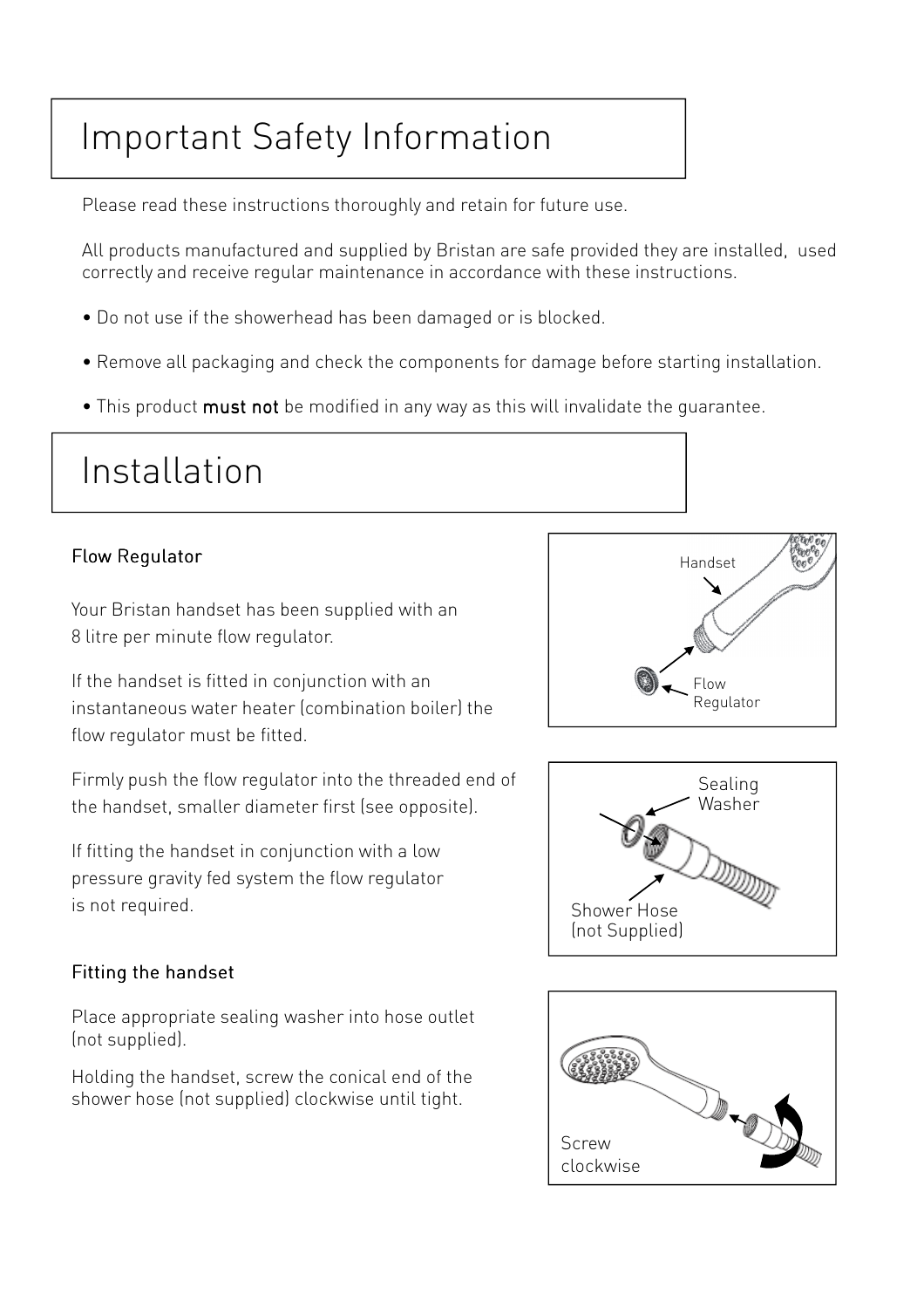## Operation

#### Adjusting the multifunction Showerhead (Covers models: - EV HAND02 C, EV HAND04 C, EV HAND04 WC).

The multi-function shower head has 3 spray functions, spray, jet and combination. Simply rotate the spray head one way or the other to the desired spray pattern.



#### General Cleaning

Your fitting has a high quality finish and should be treated with care to preserve the visible surfaces. All finishes will wear if not cleaned correctly. The only safe way to clean your product is to wipe with a soft damp cloth. Stains can be removed using washing up liquid. All bathroom cleaning products (powders and liquids) will damage the surface of your fitting, even the non-scratch cleaners.

Note: Never use abrasive detergents or disinfectants or those containing alcohol, hydrochloric acid or phosphoric acid.

# **E-cloth**

Bristan recommend E-cloth for cleaning all of our bathroom & kitchen products. Using just water, E-cloth gives a smear free, deep clean by breaking up and hold dirt,

which normal cloths leave behind. Order through your Bristan stockist (order code: ECLOTH).

#### Cleaning the Showerhead

Your Bristan showerhead has rub-clean nozzles for easy cleaning. Simply rub your fingers across the rubber spray jets regularly and before you turn the shower on to remove any scale or debris.

The hardness of the water in your area will determine how often you should clean your showerhead. Build up of scale in particularly hard water areas combined with constant use means you may need to clean your showerhead once a week. To ensure continued performance the showerhead needs to be regularly descaled.

Tip: If the showerhead is heavily scaled or has not be maintained for a long period of time a solution of hot water and white vinegar may be needed to clear the scale.

Mix a 50/50 solution and rub the nozzles thoroughly with the solution making sure the solution gets into all of the nozzles.

Wash off the solution with clean water.